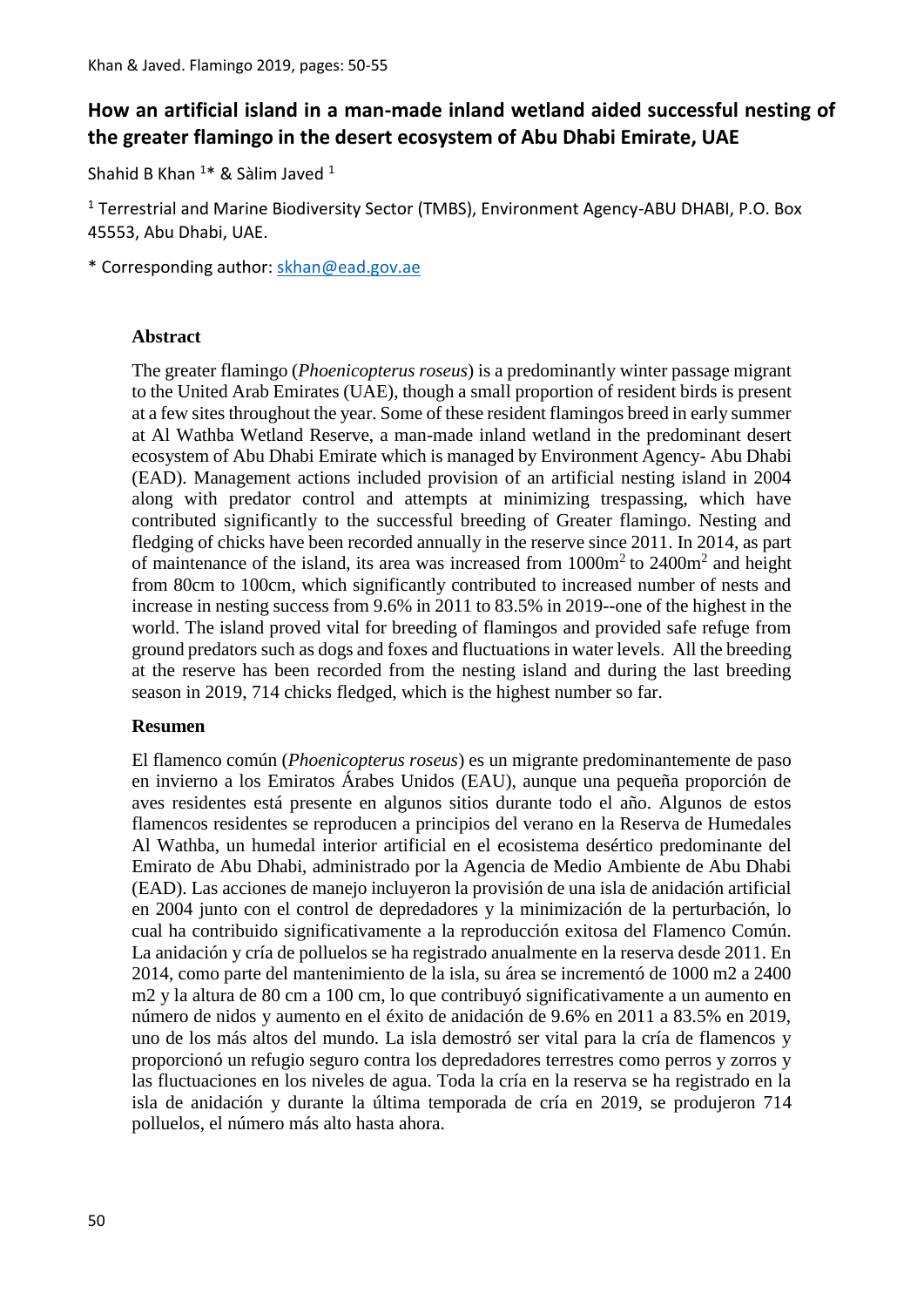# **Résumé**

Le flamant rose (*Phoenicopterus roseus*) est un migrateur de passage en hiver aux Emirats Arabes Unis (EAU), une petite proportion d'oiseaux résidents étant présente dans quelques sites tout au long de l'année. Certains de ces flamants résidents se reproduisent au début de l'été dans la réserve de zones humides d'Al Wathba, une zone humide artificielle située à l'intérieur du principal écosystème désertique de l'émirat d'Abou Dhabi, gérée par l'Agence pour l'environnement d'Abou Dhabi (EAD). Les actions de gestion incluent la construction d'une île de nidification artificielle en 2004, le contrôle des prédateurs et la réduction des intrusions, qui ont largement contribué au succès de la reproduction du flamant rose. La nidification et l'envol des poussins sont enregistrés chaque année dans la réserve depuis 2011. En 2014, dans le cadre de l'entretien de l'île, sa superficie a été augmentée de 1 000 m2 à 2 400 m2 et sa hauteur de 80 cm à 100 cm, ce qui a considérablement contribué à augmenter le nombre de nids et le succès de nidification ont augmenté passant de 9,6% en 2011 à 83,5% en 2019, ce qui est l'un des plus élevés au monde. L'île s'avérait vitale pour la reproduction des flamants roses et offrait un refuge sûr contre les prédateurs terrestres tels que les chiens et les renards et les fluctuations du niveau de l'eau. Toute la reproduction dans la réserve a été enregistrée à partir de l'île de nidification et au cours de la dernière saison de reproduction en 2019, 714 poussins ont pris leur envol, ce qui est le nombre le plus élevé à ce jour.

**-----------------------------------------------------------------------------------------------------------------------------------**

### **Introduction**

Greater flamingos (*Phoenicopterus roseus*) are winter/ passage migrants in the United Arab Emirates (UAE) and this species is recorded in large numbers along coastal mudflats, creeks, lagoons and inland wetlands (Khan et al., 2017). A small proportion of these birds are resident at a few sites such as Al Wathba Wetland Reserve (AWWR), a man-made wetland which is an important wintering and breeding site for greater flamingos (Khan et al., 2017, 2019 – *in press*) and many other resident and migratory species (Soorae *et al*., 2019). The reserve was established as a protected area following successful breeding of flamingos. The first records of greater flamingos breeding at Al Wathba were from an unsuccessful attempt in 1993- trespassing, disturbance and approaching the nests were the main reason for nesting failure (Aspinall & Herschfeld 1993); this was later followed by a successful attempt after six years in 1998-99. This prompted the local authorities to declare this low-lying area as protected in 1999 (Aspinall and Hellyer 1999). It is now a Ramsar site and an Important Bird Area managed by Environment Agency- Abu Dhabi (EAD) (Figure 1). Greater flamingos breed at the reserve in early summer before the hottest part of the year (Khan et al., 2017).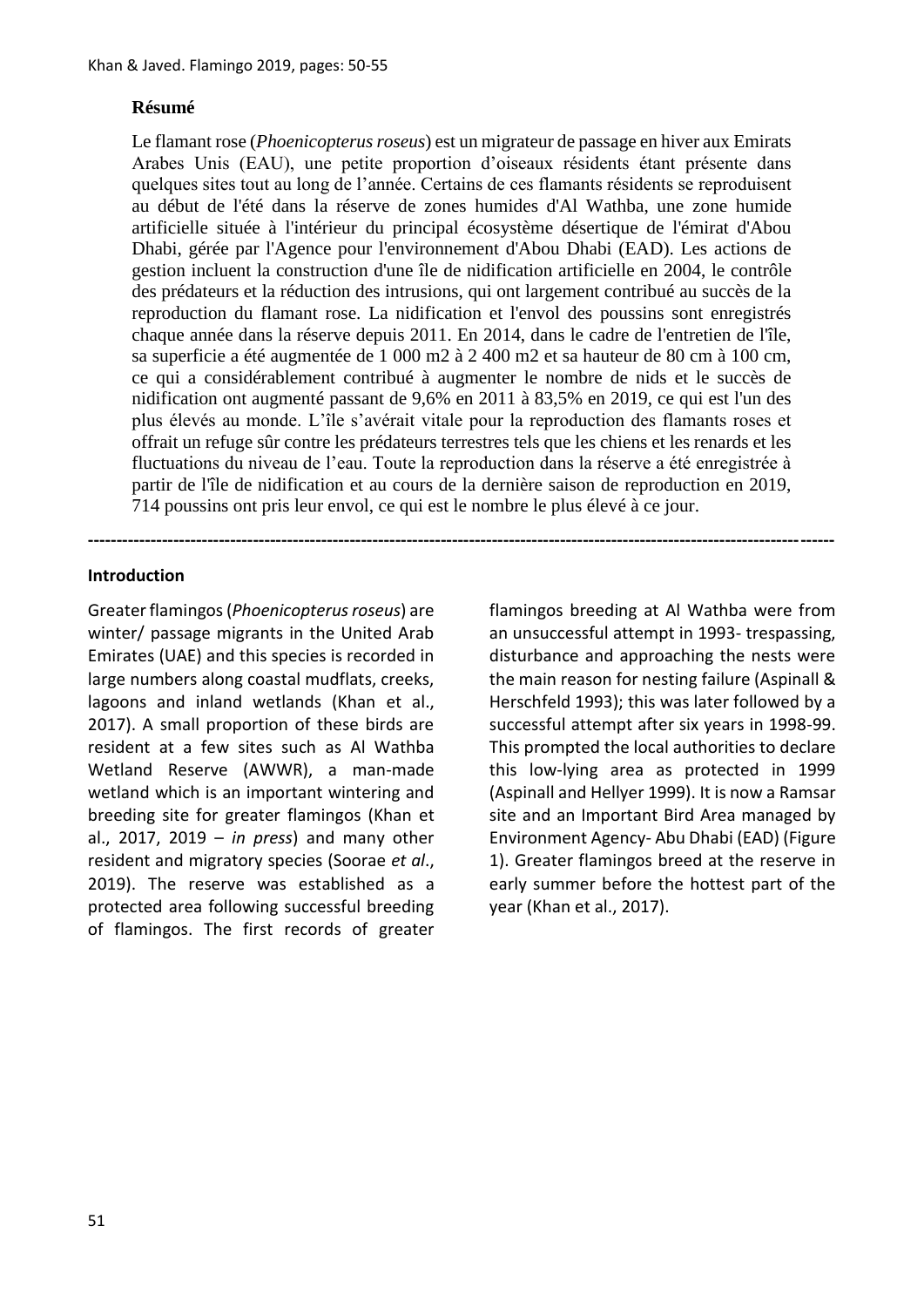

*Figure 1 Map showing the location of Al Wathba Wetland Reserve and the nesting island (marked at a purple diamond in the lagoon).*

Most of the management efforts were adopted to maintain the area for greater flamingo nesting. This included perimeter fencing to control access and regular trapping and removal of predators. AWWR being and inland wetland, to maintain the natural water regime and appropriate water levels, the area needs to be flooded at the start of winter. The water used is treated sewage from the nearby Mafraq sewage treatment plant (MSTP). Occasional unprecedented rainfall results in high water levels as there are no systems in place to drain out access water. Also, very high rates of evaporation during hot summer months significantly reduce the water depth and most of the shallow pools become dry.



*Figure 2 Nesting island with incubating birds in June 2013. Photo credit: S. Khan/S. Javed.*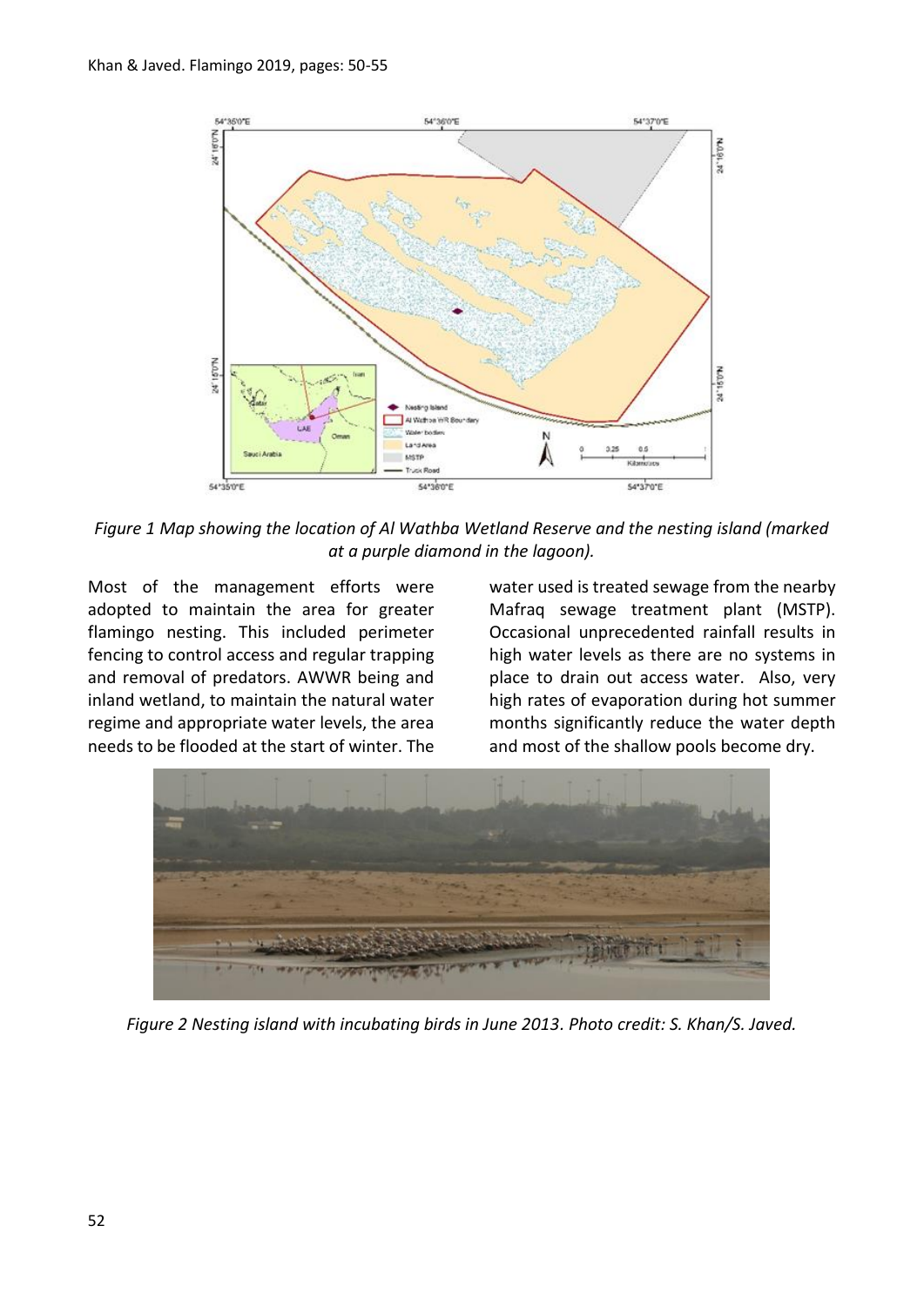

*Figure 3 Nesting island with incubating birds in May 2019. Photo credit: S. Khan / S. Javed.*

### **Methods**

### *Need for a nesting island*

To ensure greater flamingo breeding, water levels in AWWR need to be appropriate, low levels would expose the nests to predators and any rise in water levels would inundate them. Thus, the main management activity to ensure successful nesting involved the provision of an artificial island, it was the key management action recommended by EAD (2004). Such islands are known to aid Greater Flamingo nesting and have been used successfully in the past (Rendón and Johnson 1996; Johnson and Cézilli 2007; Baaziz et al., 2010). Four small artificial islands were provided in AWWR in 1995, which remained unutilized (Aspinall and Hellyer 1999) and disintegrated over time.

In 2004, an island of nearly 1000  $\mathrm{m}^2$  and 80 cm in height was made in one of the waterbodies during summer when the waterbody was dry, it was made in between two sand dunes to provide visual cover to breeding birds and minimize disturbance. Material available inside the reserve was scooped using an earthmover to make a mound, which was flattened and lightly compacted keeping a soft incline on the sides to provide an ideal approach and elevated place for mound building. No stones or gravel was used in making of the island and no artificial nest mounds were placed. We also set a measuring gauge near to the island to record the depth of water. At the time of annual post summer water release, level of up to 40 cm were reached near the nesting island, a provision of another nearly 10 cm was adjusted for winter precipitation. This left nearly 30 cm of the island exposed and available for nesting when the water levels were highest. Water levels recede due to evaporation in summer, and the entire island is fully exposed from July onwards.

# **Results**

# *Greater flamingos nesting on the island*

After being declared a protected area, birds frequently made nests at suitable places mostly along the shore where mounds were made using the wet sandy substrate. None of these attempts were successful and no chicks hatched. After the provision of the island in 2004, nests were made on it for the first time after six years in 2010 but breeding was not successful. Interestingly, in all the later breeding attempts, mounds were made only on the island. The first successful breeding occurred in 2011 when 18 chicks hatched followed by 17 chicks in 2012. Nesting success (number of chicks fledged to the number of mounds- number of mounds is considered to be equal to the number of eggs- multiplied by 100) increased in subsequent attempts (Table 1).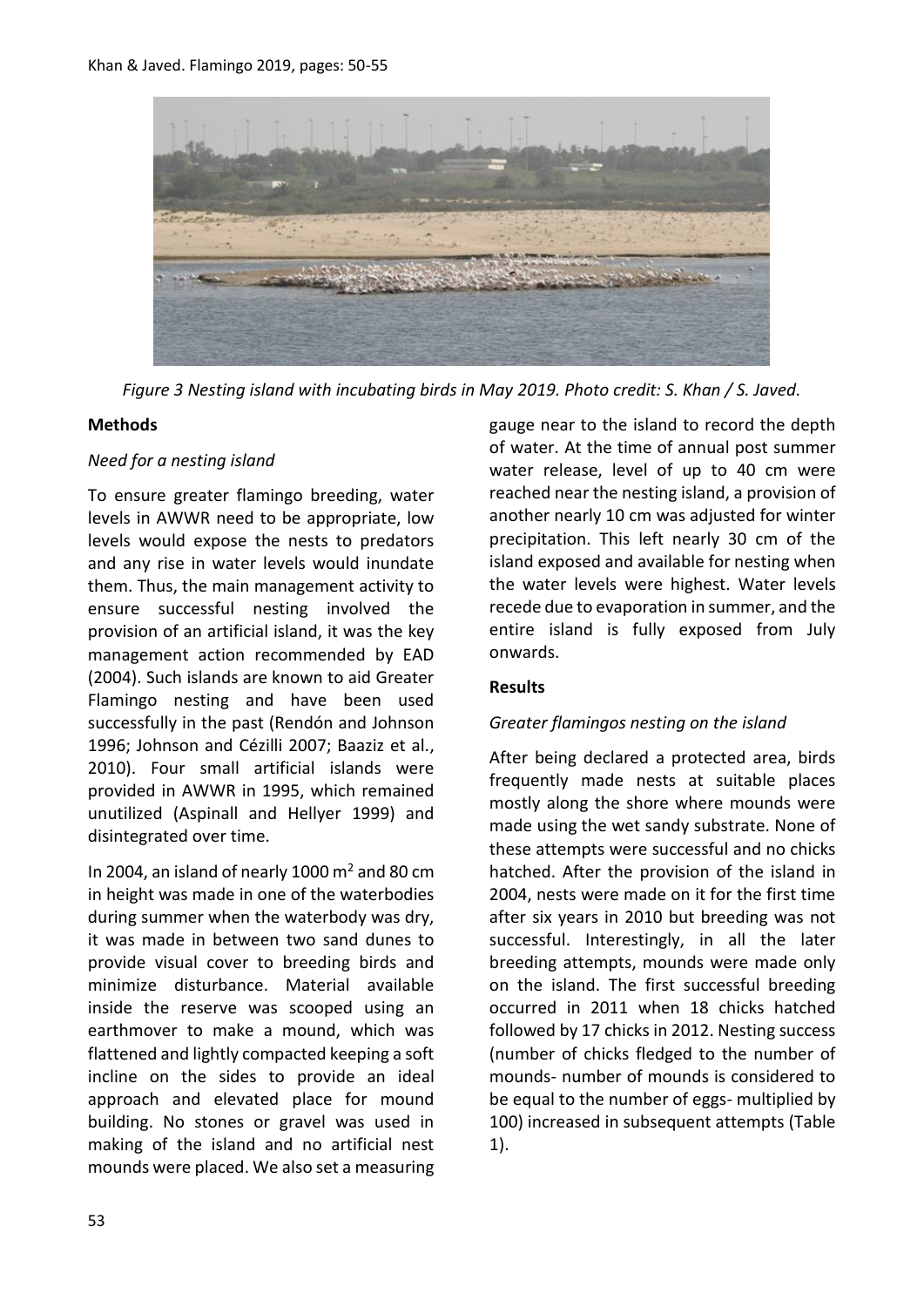| Year (season)    | <b>Number of nest mounds</b> | Number of chicks fledged | Success (%) |
|------------------|------------------------------|--------------------------|-------------|
| 2011 (summer)    | 187                          | 18                       | 9.6         |
| 2012 (summer)    | 151                          | 17                       | 11.2        |
| 2012-13 (winter) | 112                          | 41                       | 36.6        |
| 2013 (summer)    | 369                          | 201                      | 54.5        |
| 2014 (summer)*   | 559                          | 110                      | 19.6        |
| 2015 (summer)    | 704                          | 420                      | 59.7        |
| 2016 (summer)    | 350                          | 24                       | 6.8         |
| 2017 (summer)    | 611                          | 448                      | 73.3        |
| 2018 (summer)    | 818                          | 601                      | 73.4        |
| 2019 (summer)    | 855                          | 714                      | 83.5        |

*Table 1*: *Number of mounds made (number of eggs), chicks fledged and % nesting success at the nesting island from 2011 to 2019*

\*two colonies were made, one away from the nesting island

#### **Discussion**

### *Maintenance of the island*

With the onset of summer, potential breeding birds start flocking the island engaging in breeding rituals. Copulation is followed by mound building. Nests are added to the colony in batches with some mounds made after a month from the first mounds. With increasing temperature and evaporation, water levels progressively decrease; new nests are made on freshly exposed substrate away from the first mounds. When the maximum temperature reaches above 45°C, water levels recede to almost zero and the colony is abandoned.

Gradual erosion over a period of nearly one decade considerably reduced the height and area of the island, being unable to accommodate increasing number of nesting greater flamingos, with the result, during 2014, two nest colonies were made in the reserve, the one on the island was made very late in the season, with the result nesting success dropped significantly compared to previous years. In 2014, after breeding was over, as part of maintenance, the area and height of the island was increased to 2400  $m<sup>2</sup>$ and 100 cm respectively. The same method of scooping was employed using material available near and around the island. Since then, the number of chicks hatched reached 714 in 2019 (the highest in AWWR so far) and the nesting success reached 83.5% (Table 1), which is among the highest success rate in the world.

### **Conclusions**

The island has been vital for greater flamingo breeding as all nesting efforts are concentrated there, with no nests made anywhere else in the reserve. The island has aided flamingo nesting by providing an elevated area safe from inundation and disturbance from predators.

### **Acknowledgements**

We wish to thank Mr. Mustafa Hameed (AWWR), Mr. Shakeel Ahmed, Dr. Junid N. Shah (TMBS), and Mr. Sartaj Khan (AWWR) for their help in data collection.